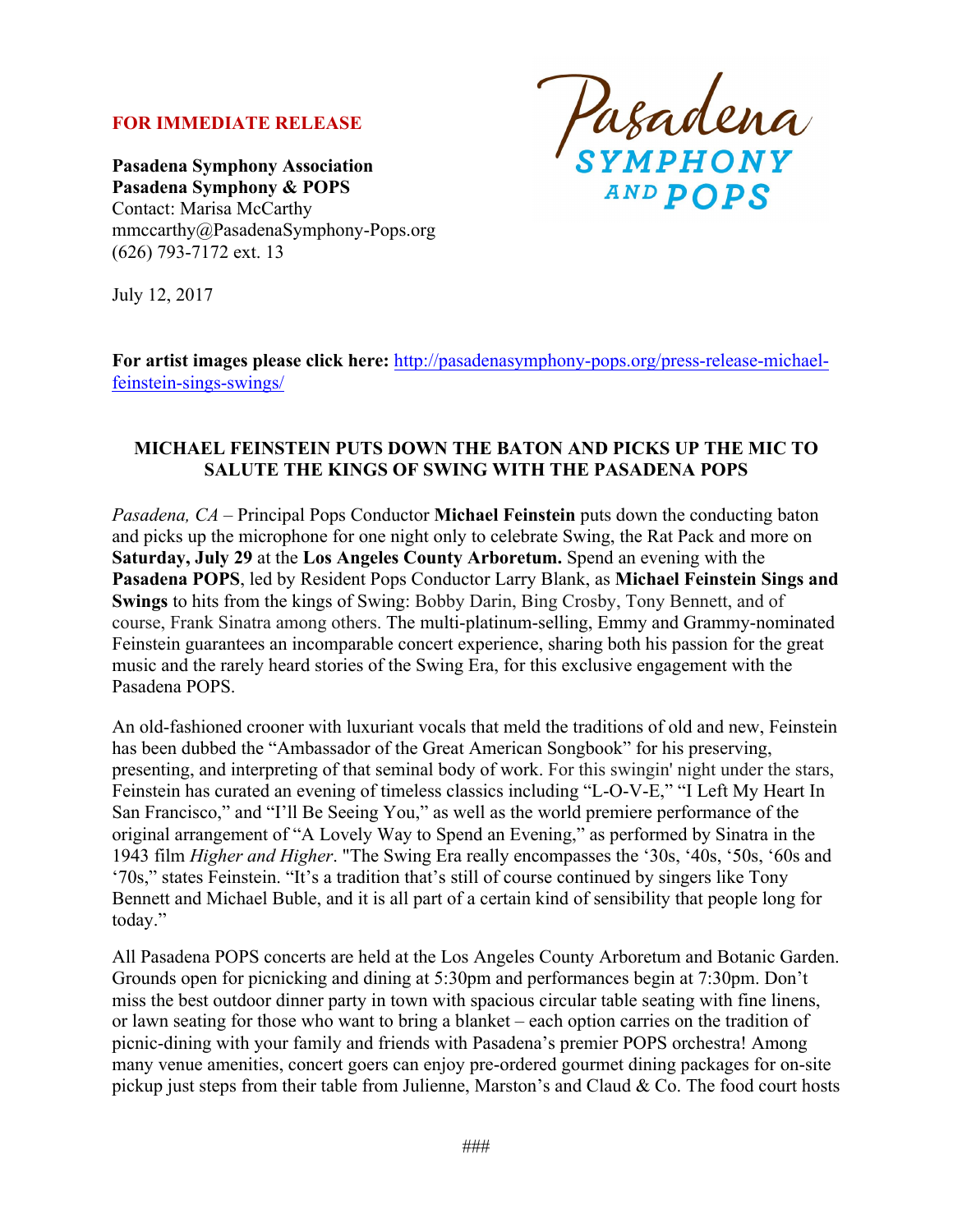mouth-watering food trucks plus specialty ice creams by Choctál, and the venue now offers the convenience of two full beverage centers serving fine wines, beer, coffee and soft drinks.

Audiences get the ultimate outdoor concert experience with large LED video screens to see Michael Feinstein and the orchestra up close, superior sound and the high-quality production value that is a signature of the Pasadena POPS. Patrons may also visit the Pasadena Humane Society's Mobile Adoption Unit, which will be on-site prior to each concert with deserving animals in need of a forever home as part of the Pups for POPS program. For those who want to make a night of it, exclusive hotel packages are available for POPS patrons at Pasadena's landmark Hotel Constance.

The Arboretum is located at 301 North Baldwin Ave., Arcadia, CA. Subscribers may prepurchase parking on-site at the Arboretum, and all concertgoers enjoy free parking at the adjacent Westfield Santa Anita shopping center with complimentary non-stop shuttle service to the Arboretum's main entrance.

Single tickets start at \$25 and are available by calling the box office at (626)-793-7172, online at PasadenaSymphony-Pops.org, or at the Arboretum on the day of the concert.

# **IF YOU GO:**

- **What:** *Michael Feinstein Sings and Swings* with the Pasadena POPS
- **When:** Saturday, July 29 at 7:30pm
- **Where:** The LA County Arboretum | 301 N Baldwin Ave., Arcadia, CA 91007
- **Cost:** Tickets start at \$25.00
- **Dining:** Gates open at 5:30pm. Guests are welcome to bring their own food and drink or visit one of the many onsite gourmet food vendors.
- **Parking:** Subscribers have the opportunity to purchase onsite Arboretum parking. Single ticket holders may park for free at the Westfield Santa Anita shopping center with free non-stop shuttles to the main gate.

## **ABOUT MICHAEL FEINSTEIN Soloist**

Michael Feinstein has built a dazzling career over the last three decades bringing the music of the Great American songbook to the world. From recordings that have earned him five Grammy Award nominations to his Emmy nominated PBS-TV specials, his acclaimed NPR series and concerts spanning the globe – in addition to his appearances at iconic venues such as The White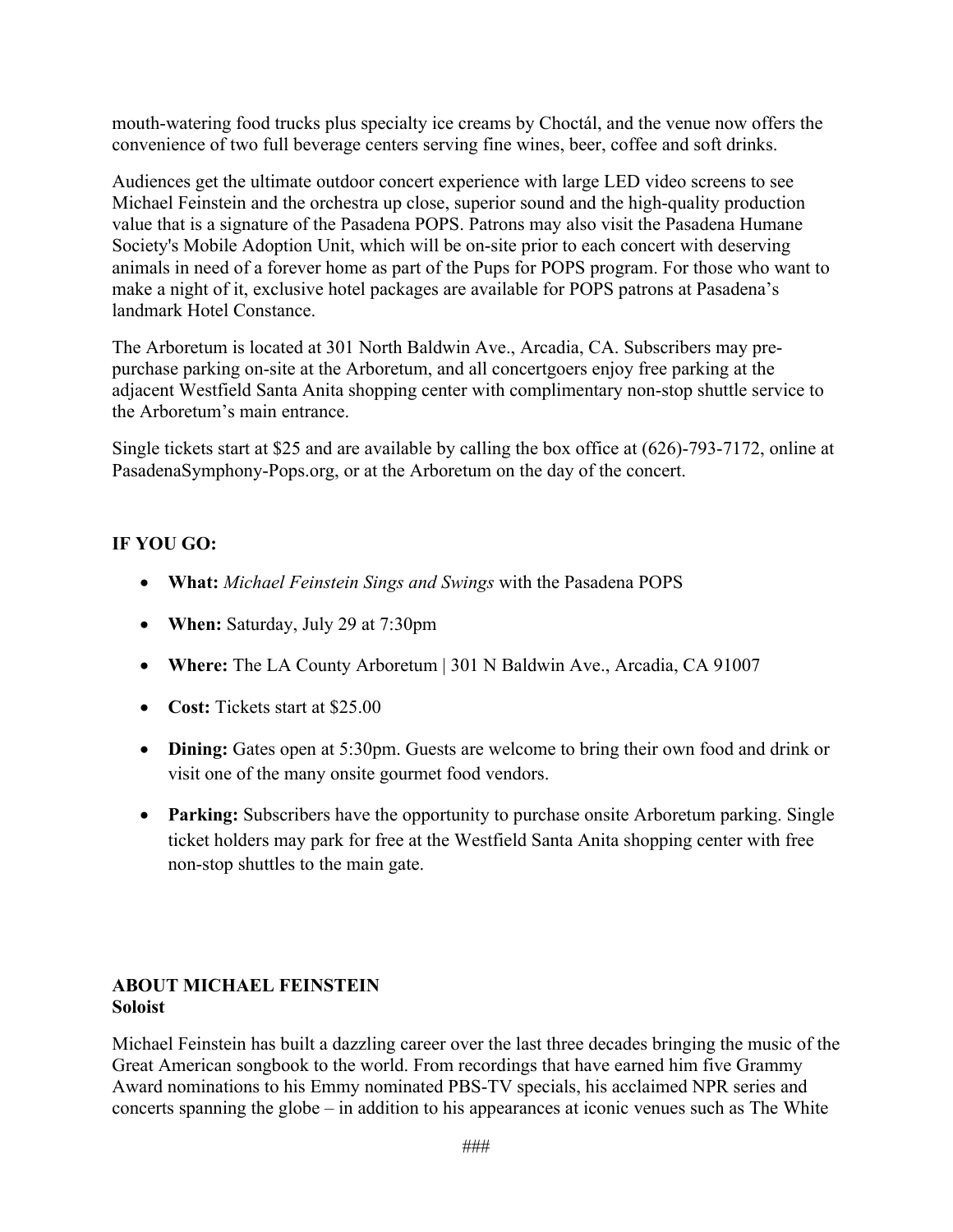House, Buckingham Palace, Hollywood Bowl, Carnegie Hall and Sydney Opera House – his work as an educator and archivist define Feinstein as one of the most important musical forces of our time.

In 2007, he founded the Great American Songbook Foundation, dedicated to celebrating the art form and preserving it through educational programs, Master Classes, and the annual High School Songbook Academy. This summer intensive open to students from across the country has produced graduates who have gone on to record acclaimed albums and appear on television programs such as NBC's "America's Got Talent." Michael serves on the Library of Congress' National Recording Preservation Board, an organization dedicated to ensuring the survival, conservation and increased public availability of America's sound recording heritage.

The most recent album from his multi-platinum recording career is *A Michael Feinstein Christmas* from Concord Records. The CD features Grammy Award -winning jazz pianist Alan Broadbent (Paul McCartney, Diana Krall, Natalie Cole). Feinstein earned his fifth Grammy Award nomination in 2009 for *The Sinatra Project*, his CD celebrating the music of "Ol' Blue Eyes." *The Sinatra Project, Volume II: The Good Life* was released in 2011. He released the CDs *The Power Of Two* – collaborating with "Glee" and "30 Rock" star Cheyenne Jackson – and *Cheek To Cheek*, recorded with Broadway legend Barbara Cook. For Feinstein's CD *We Dreamed These Days*, he co-wrote the title song with Dr. Maya Angelou.

His Emmy Award-nominated TV special *Michael Feinstein – The Sinatra Legacy*, which was taped live at the Palladium in Carmel, IN, aired across the country in 2011. The PBS series "Michael Feinstein's American Songbook," the recipient of the ASCAP Deems-Taylor Television Broadcast Award, was broadcast for three seasons and is available on DVD. His most recent primetime PBS-TV Special, "New Year's Eve at The Rainbow Room" *–* written and directed by "Desperate Housewives" creator Marc Cherry *–* aired in 2014. For his nationally syndicated public radio program "Song Travels," Michael interviews and performs alongside of music luminaries such as Bette Midler, Neil Sedaka, Liza Minnelli, Rickie Lee Jones, David Hyde Pierce and more.

Feinstein was named Principal Pops Conductor for the Pasadena Symphony in 2012 and made his conducting debut in June 2013 to celebrated critical acclaim. Under Feinstein's leadership, the Pasadena Pops has quickly become a premier orchestral presenter of the Great American Songbook with definitive performances of rare orchestrations and classic arrangements. He launched an additional Pops series at the Kravis Center for the Performing Arts in Palm Beach, Florida in 2014.

Michael's book *The Gershwins and Me* – the *Los Angeles Times* best-seller from Simon & Schuster – features a new CD of Gershwin standards performed with Cyrus Chestnut at the piano.

Feinstein serves as Artistic Director of the Palladium Center for the Performing Arts, a \$170 million, three-theatre venue in Carmel, Indiana, which opened in January 2011. The theater is home to diverse live programming and a museum for his rare memorabilia and manuscripts. Since 1999, he has served as Artistic Director for Carnegie Hall's "Standard Time with Michael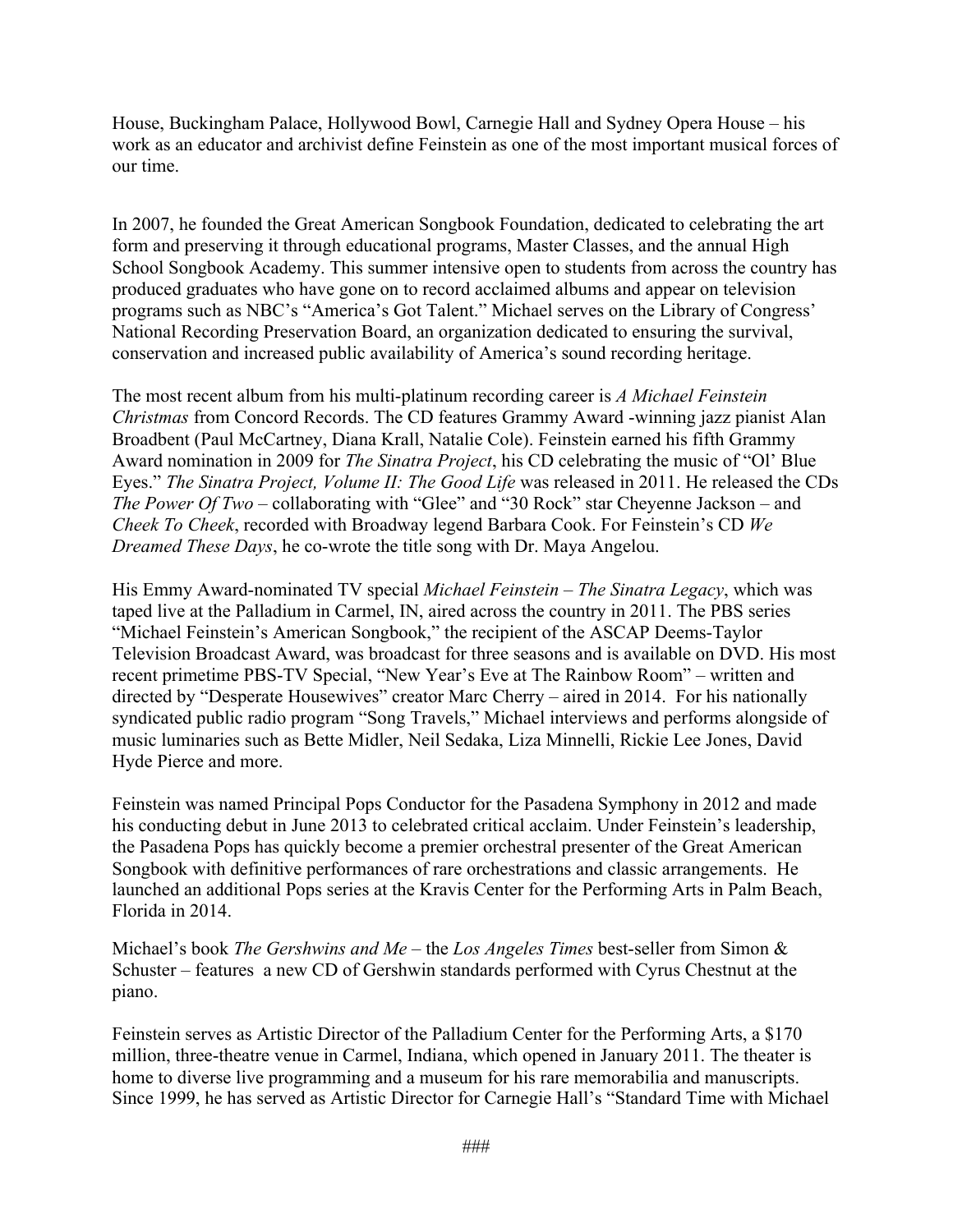Feinstein" in conjunction with ASCAP. In 2010 he became the director of the Jazz and Popular Song Series at New York's Jazz at Lincoln Center.

Feinstein's at the Nikko, Michael's nightclub at San Francisco's Nikko Hotel, has presented the top talents of pop and jazz since 2013. He debuted at Feinstein's/54 Below, his new club in New York, late in 2015. His first venue in New York, Feinstein's at the Regency, featured major entertainers such as Rosemary Clooney, Glen Campbell, Barbara Cook, Diahann Carroll, Jane Krakowski, Lea Michele, Cyndi Lauper, Jason Mraz and Alan Cumming from 1999 to 2012.

He has designed a new piano for Steinway called "The First Ladies," inspired by the White House piano and signed by several former First Ladies. It was first played to commemorate the Ronald Regan centennial on February 6, 2011.

In 2013 Michael released *Change Of Heart: The Songs of Andre Previn* in collaboration with four time Oscar and eleven time Grammy Award-winning composer-conductor-pianist Andre Previn. The album celebrates Previn's pop songs and motion picture classics. Earlier album highlights include *Hopeless Romantics*, a songbook of classics by Michael's late friend Harry Warren, recording with legendary jazz pianist George Shearing. His album with songwriting icon Jimmy Webb, *Only One Life – The Songs of Jimmy Webb*, was named one of "10 Best CDs of the Year" by *USA Today*.

Feinstein received his fourth Grammy nomination for *Michael Feinstein with the Israel Philharmonic Orchestra*, his first recording with a symphony orchestra. The year before, Rhino/Elektra Music released *The Michael Feinstein Anthology*, a two-disc compilation spanning 1987 to 1996 and featuring old favorites and previously-unreleased tracks.

Michael was born and raised in Columbus, Ohio, where he started playing piano by ear as a 5 year-old. After graduating from high school, he moved to Los Angeles when he was 20. The widow of legendary concert pianist-actor Oscar Levant introduced him to Ira Gershwin in July 1977. Feinstein became Gershwin's assistant for six years, which earned him access to numerous unpublished Gershwin songs, many of which he has since performed and recorded.

Gershwin's influence provided a solid base upon which Feinstein evolved into a captivating performer, composer and arranger of his own original music. He also has become an unparalleled interpreter of music legends such as Irving Berlin, Jerome Kern, Johnny Mercer, Duke Ellington and Harry Warren. Feinstein has received three honorary doctorates.

Through his live performances, recordings, film and television appearances, and his songwriting (in collaboration with Alan and Marilyn Bergman, Lindy Robbins, Bob Merrill and Marshall Barer), Feinstein is an all-star force in American music.

For more information, please visit **www.MichaelFeinstein.com**.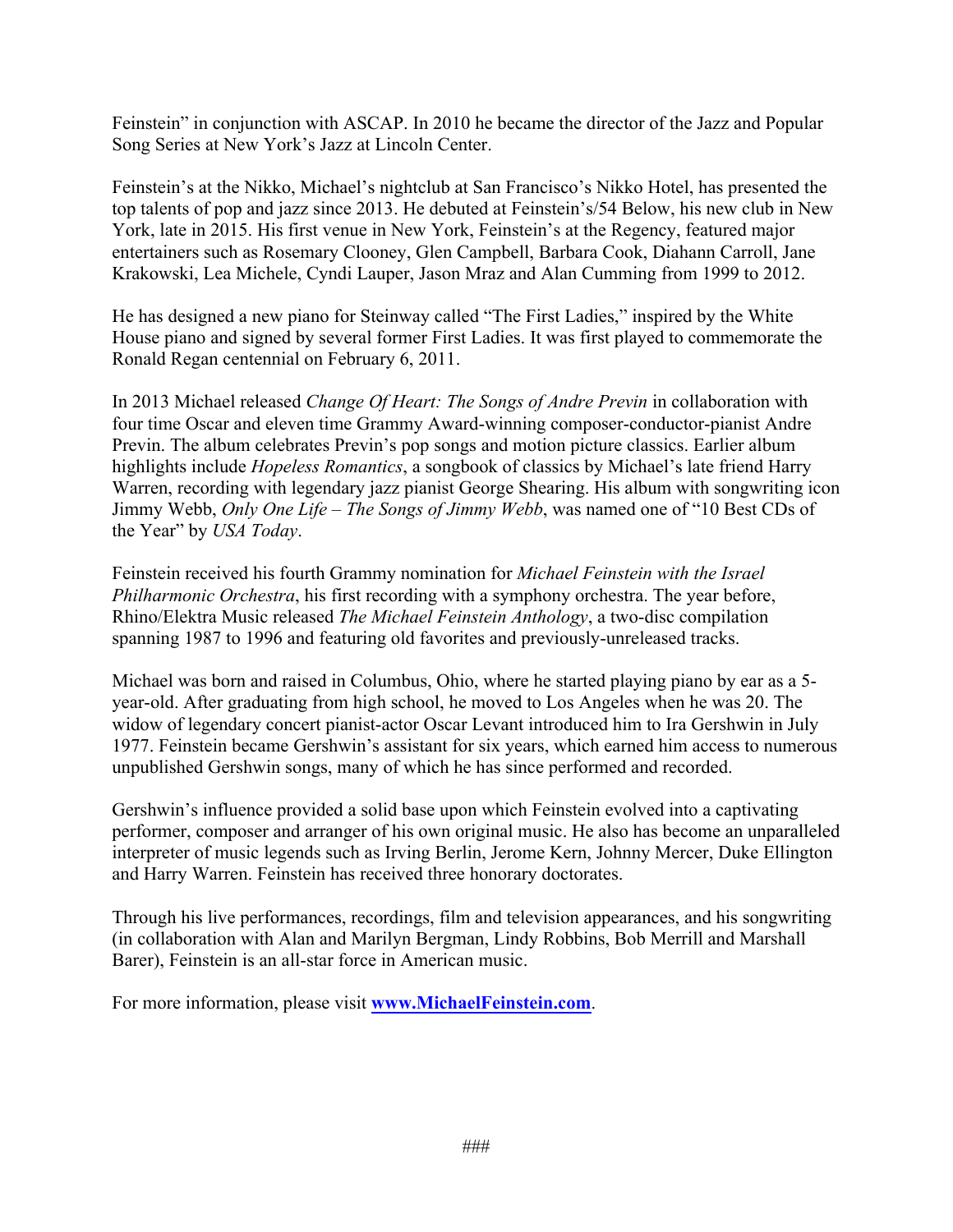#### **ABOUT LARRY BLANK Conductor**

Resident Pops Conductor Larry has worked extensively as a conductor, composer and orchestrator/arranger in theatre, films, television and concerts.

Larry has received Tony and Drama Desk nominations for his orchestrations of *Catch Me If You Can*, *The Drowsy Chaperone* and *White Christmas*. Larry also received Drama Desk nominations for *A Christmas Story* and *Honeymoon in Vegas*.

Other Broadway orchestrations can be heard in the Lincoln Centre production of *The Nance* as well as *Fame Becomes Me*, *La Cage aux Folles*, *The Producers*, *Thoroughly Modern Millie* and *Tommy Tune*: *White Tie and Tails*. Larry is currently orchestrating *Roman Holiday* (Golden Gate Theatre, San Francisco).

Recent projects include *Holiday Inn* (Universal/Roundabout Theater); *Guys and Dolls* (Chichester Festival Theatre, West End and Tour); *Mrs Henderson Presents* (Theatre Royal Bath, West End & Toronto); *The Importance of Being Earnest* (Vaudeville) and *Mack & Mabel*  (Chichester Festival Theatre and UK Tour).

In the West End, Larry orchestrated *City of Angels* (Donmar Warehouse); *White Christmas*  (Dominion); *Singin' in the Rain* (Palace Theatre, UK tour, Japan, International tour, Russia and Australia); *Carousel*, *Fiddler on the Roof*, *The Drowsy Chaperone*, *Guys and Dolls*, *The Producers*, *The Beautiful and Damned* and *Mack & Mabel*.

Larry's film orchestrations can be heard in *The Producers* and *Chicago*. Larry was the conductor/arranger/orchestrator for Jerry Herman's title song for the film *Barney's Great Adventure*, sung by Bernadette Peters, as well as orchestrating/arranging two songs for *South Park* for Marc Shaiman; music supervisor/orchestrator for Jerry Herman's *Mrs Santa Claus* with Angela Lansbury; arranger/orchestrator for the films *What's the Worst That Could Happen?*, *The Kid*, *Kiss the Girls*, *The American President*, *Forget Paris*, *City Slickers II: the Legend of Curly's Gold*, *The Net*, *That's Entertainment! III*, *All Dogs Go to Heaven 2*, *Bogus*, *North*, *Speechless*, *I'd Do Anything*, *Stuart Saves His Family*, *Aladdin and the King of Thieves*, *The Jungle Book 2* and *Cats Don't Dance*; composer for two episodes of the television series *In the Heat of the Night*, as well as music for *Sweating Bullets* and the Grammys.

Larry has arranged and/or conducted for Barbra Streisand, Michael Feinstein (including two tours of Australia and New Zealand), Marilyn Horne, Michael Crawford, Christine Andreas, Joe Williams, Yanni, Marvin Hamlisch, Bernadette Peters, Steve Lawrence, Vikki Carr, Pete Fountain, Elaine Stritch, Lorna Luft, Elaine Paige, Jason Alexander, Martin Short, Georgia Brown and many others.

Larry has orchestrated and arranged for four Academy Awards shows including parts of the (Marc Shaiman-arranged) Billy Crystal medleys.